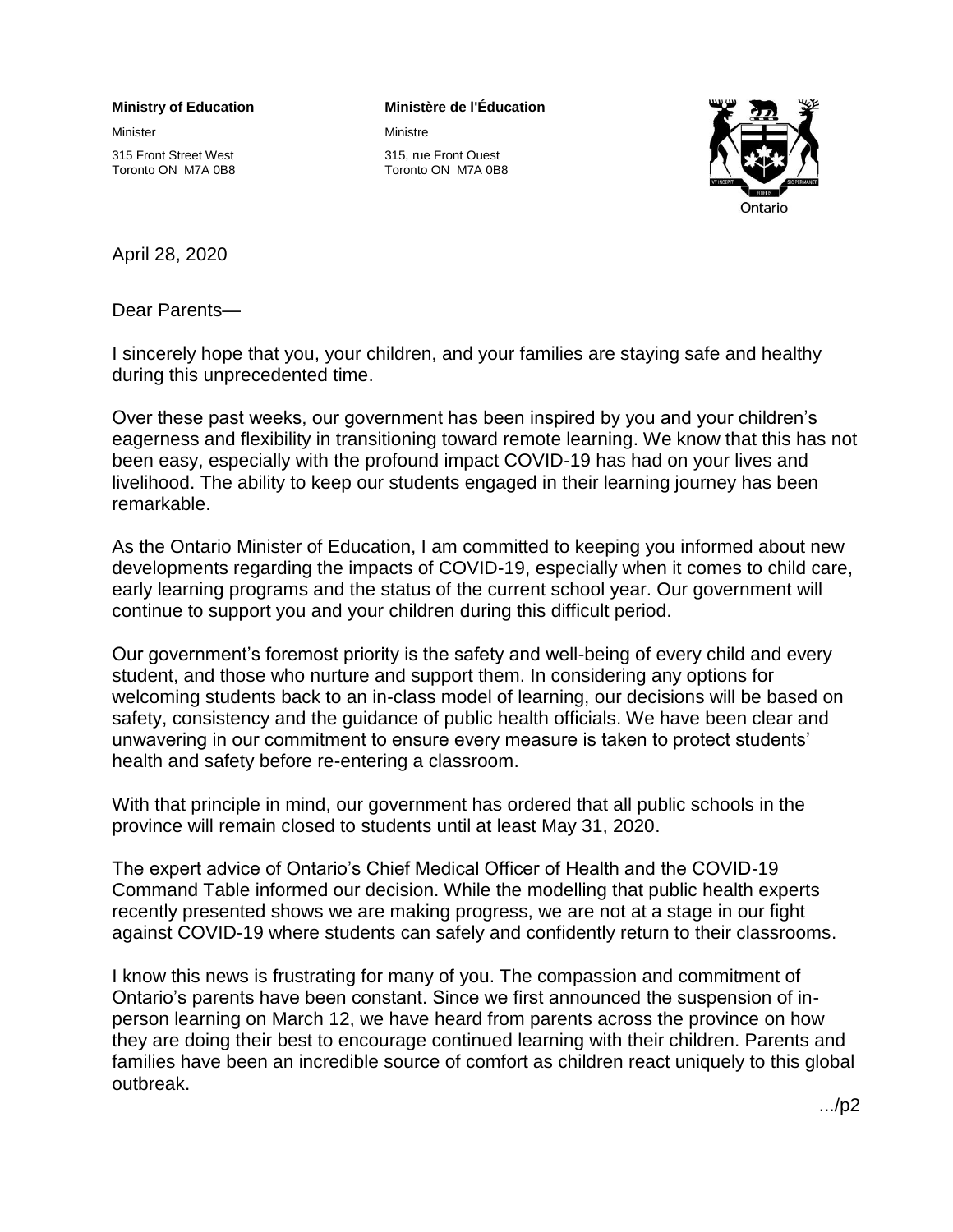Since the beginning of school closures, our plan for the continuity of learning has evolved significantly and successfully. Most recently, we reintroduced teacher-led learning in the province and students are now being assigned work and resources for continuing their education.

As part of this plan, we have outlined expectations for student work-time in a given week based on learning materials and work assigned by your child's teacher. I want to emphasize that no student will have their graduation jeopardized by the current outbreak.

Our government has set out the following minimum suggested standard for instruction:

- Kindergarten to Grade 3: Five hours of work per student per week, with a focus on literacy and math;
- Grades 4 to 6: Five hours of work per week, with a focus on literacy, math, science, and social studies;
- Grades 7 to 8: 10 hours of work per week, with a focus on math, literacy, science and social studies; and,
- Grades 9 to 12: Three hours of work per course per week for semestered students, and 1.5 hours of work per course per week for non-semestered students, with a focus on credit accumulation and graduation.

While it is understandable that there are going to be differences in educational experience during this period, my expectation is that all students will be supported and engaged by their teachers and other education workers. We want to thank educators who have embraced these unusual circumstances to ensure their students continue having every opportunity to excel and achieve their potential. If you have concerns related to the sufficiency of the assigned work or the need for enhanced contact, you are encouraged to reach out to your principal or school board. We want to do everything we can during this outbreak to ensure our students receive a quality learning experience.

To maximize the instructional time for your children, we are converting remaining Professional Activity (PA) and examination days into instructional time. This would ensure that your children remain engaged and learning for the greatest number of days possible during this school year. Perhaps now more than ever, every bit of instructional time matters even if it means just one or two days.

While we try to facilitate instructional time during the school closure period, one of the challenges many families experience is that, even in our digitally-connected age, some students do not have access to the Internet or the technology to access [Learn at Home.](https://www.ontario.ca/page/learn-at-home)

I'm pleased to inform you that the Government of Ontario is working with Rogers Communications and Apple to help meet the educational needs of students and families during the COVID-19 outbreak. To date, over 21,000 iPad devices, pre-equipped with free Rogers LTE wireless data have been purchased and distributed to families in need by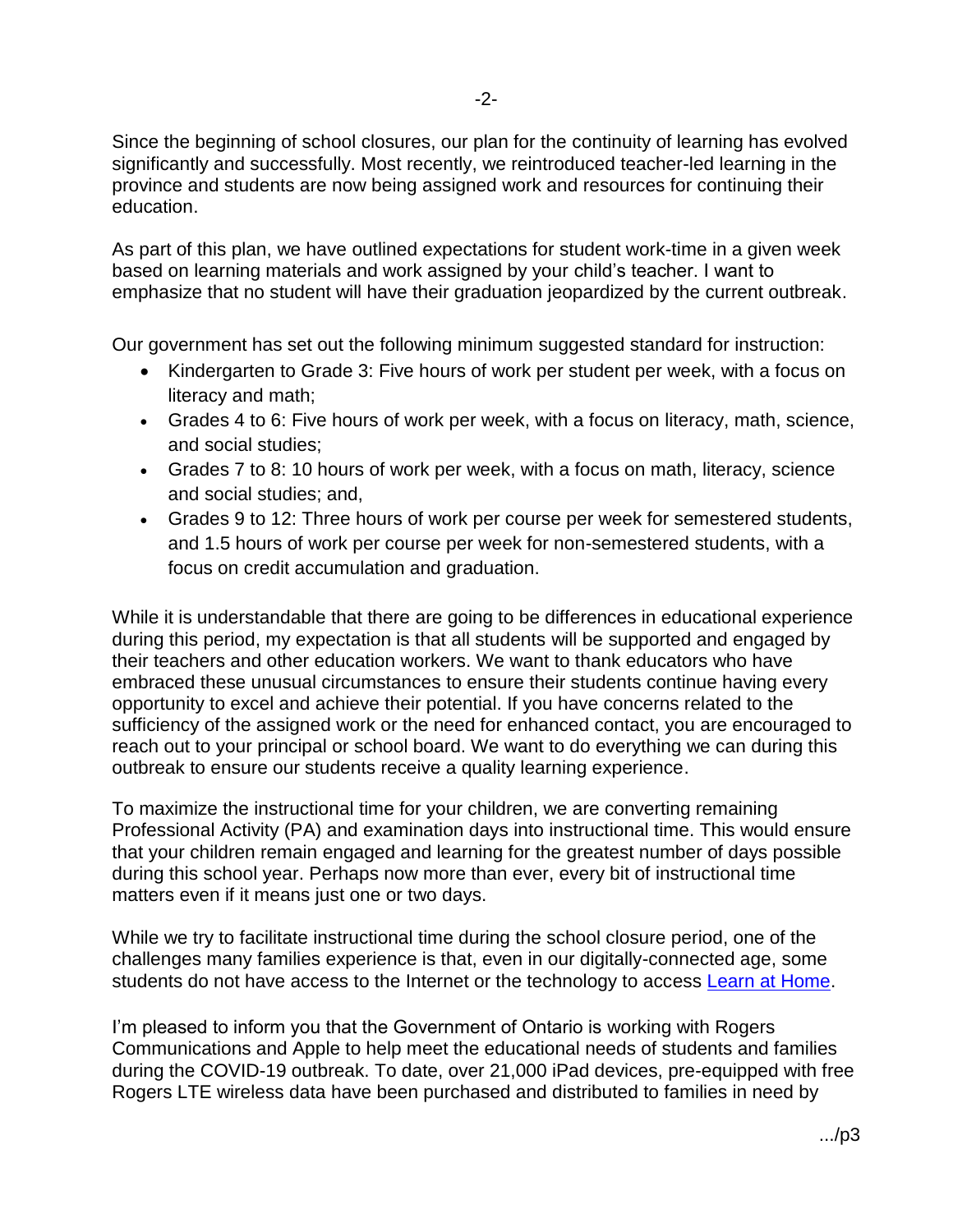school boards, with the over \$75 million provided by the provincial government through the Grants for Student Needs. In addition, Apple is providing on-going support in French and English to teachers, parents and students, with a collection of resources to support learning and working from home. These 21,000 delivered devices are in addition to the over 200,000 computers and tablets that school boards have provided to students in need during this period.

Rogers is also working with Ontario school boards to provide high-speed, low-cost Internet to subsidized tenants and members of housing partners across Ontario through its [Connected for Success](https://can01.safelinks.protection.outlook.com/?url=https%3A%2F%2Fabout.rogers.com%2Fgiving-back%2Fconnected-for-success%2F&data=02%7C01%7CStephanie.Rea%40ontario.ca%7Cd007e40f5d454a3af56808d7e9e79062%7Ccddc1229ac2a4b97b78a0e5cacb5865c%7C0%7C0%7C637235053083077129&sdata=%2BEqRJFWxHYUxrozKyRdFdurPaWiui8rfO7qth0YxSvI%3D&reserved=0) program, as well as the Government of Canada [Connecting](https://can01.safelinks.protection.outlook.com/?url=https%3A%2F%2Fwww.ic.gc.ca%2Feic%2Fsite%2F111.nsf%2Feng%2Fhome&data=02%7C01%7CStephanie.Rea%40ontario.ca%7Cd007e40f5d454a3af56808d7e9e79062%7Ccddc1229ac2a4b97b78a0e5cacb5865c%7C0%7C0%7C637235053083077129&sdata=XVT4%2F6N3lk7mBTae21ZjI49s%2FAZLp7TU2aMRZCC381s%3D&reserved=0)  [Families](https://can01.safelinks.protection.outlook.com/?url=https%3A%2F%2Fwww.ic.gc.ca%2Feic%2Fsite%2F111.nsf%2Feng%2Fhome&data=02%7C01%7CStephanie.Rea%40ontario.ca%7Cd007e40f5d454a3af56808d7e9e79062%7Ccddc1229ac2a4b97b78a0e5cacb5865c%7C0%7C0%7C637235053083077129&sdata=XVT4%2F6N3lk7mBTae21ZjI49s%2FAZLp7TU2aMRZCC381s%3D&reserved=0) initiative.

Partnerships like this – between school boards and tech firms like Rogers Communications and Apple – truly showcase the spirit of Ontario.

While we remain committed to meeting students' needs in the current school year, our government has already started planning for the 2020-2021 school year. While this school year was certainly unlike anything we have seen before, we need to prepare ourselves for the fact that school may not look or feel the same come September.

With the safety and well-being of your children as our guiding principle, let me assure you that schools, child care centres, and school buses will be required to undergo thorough deep cleaning before being ready to welcome students and early learners back into their physical spaces. Despite the extremely minimal contact risk posed after this length of closure, we want to allow every student to feel safe and confident as they return to school.

In terms of instruction, we will be unveiling our proposed plan for an expanded summer learning program that will enable students to continue their learning through the summer, if desired. While over 100,000 students typically participate in summer learning, we know that many more students may wish to continue their teacher-led learning after this school year formally ends. This proposed plan for expanded summer learning would focus on credit recovery, a new option to upgrade courses, and a focus on gap-closing programs and supports for vulnerable students.

Our government understands that the COVID-19 outbreak has resulted in unsettling times for children. We must continue to pay close attention to the emotional and mental health needs of all students, even if there are no immediate signs of distress.

To that end, our government has directed school boards to ensure mental health workers and professional staff engage with students immediately, as needed, in a secure and safe conversation. We want you to know there are many organizations that provide critical support for children facing mental health concerns or distress. For example, Kids Help [Phone](https://kidshelpphone.ca/) offers 24/7 counselling and referral services across the province. To use this free resource, children can call [1-800-668-6868,](tel:+18006686868) or text CONNECT to 686868.